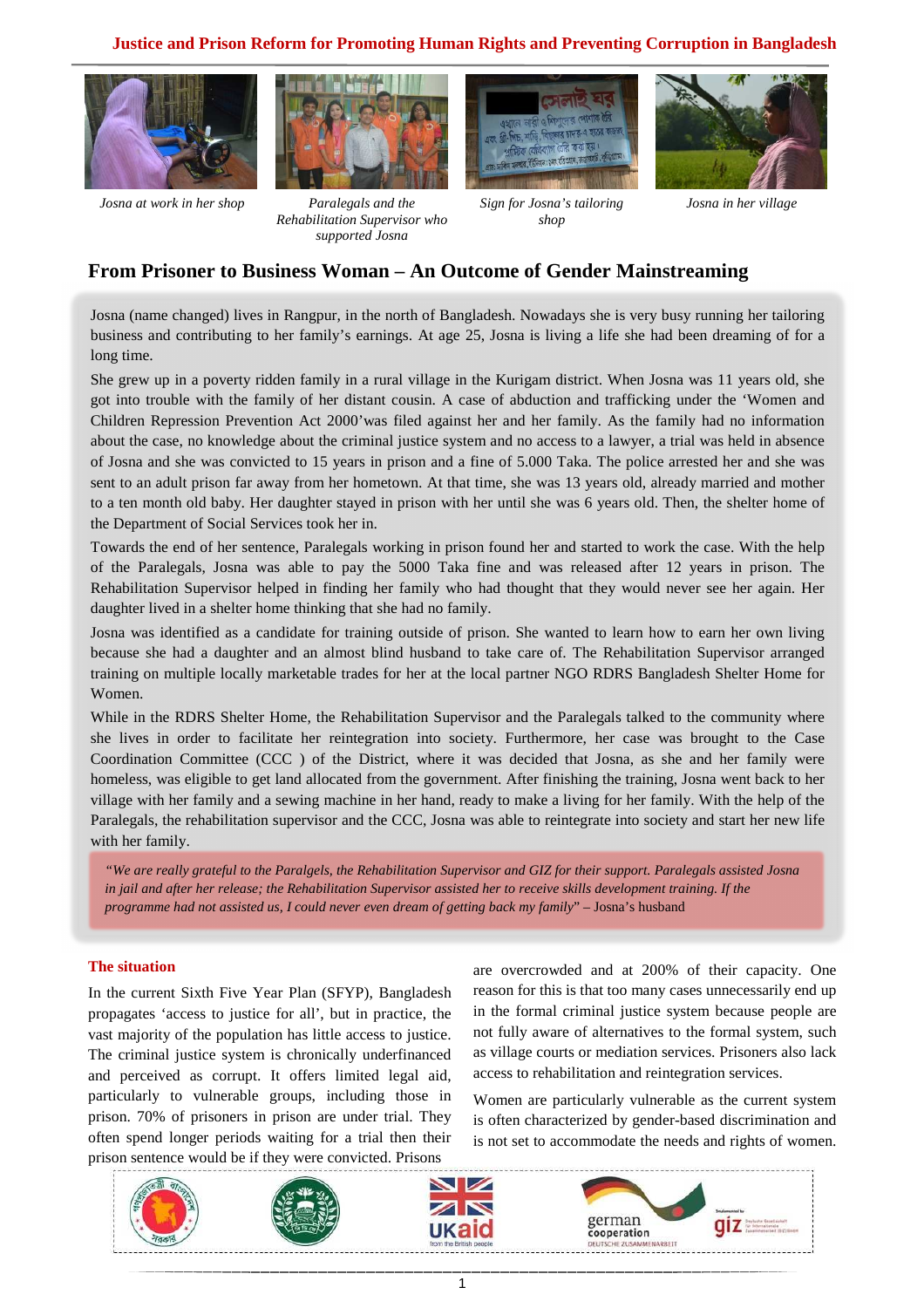Patriarchal structures and laws dating back to colonial times do not reflect the progress that has been made internationally regarding women's rights in the past 50 years.

Most women in Bangladesh end up in prison due to poverty, vulnerability, limited options for earning a living and lack of access to justice. Most of the offences are minor and serve to escape the cycle of poverty.

Women, regardless of whether they are victims, perpetrators or witnesses often face discrimination in criminal trials as judges, lawyers and authorities are not sufficiently sensitized to the needs of women. This discrimination continues in prison. Detainees often have to wait years in prison for their trial. As a consequence, Bangladesh is far from complying with the UN Bangkok Rules on women offenders and prisoners.

After being released, reintegration back into society is very difficult for women due to stigmatization. Many families don't want to take their 'disgraced' daughters or wives back into their families. Single women are often outcasts in the society in Bangladesh. They are, therefore particularly vulnerable to poverty, violence and discrimination. Poverty, limited income options and drugaddiction are amongst the most common reasons for recidivism and women are often caught in this vicious cycle of reoffending.

**Project**: Justice and Prison Reform for Promoting Human Rights and Preventing Corruption in Bangladesh **Commissioned by**: German Federal Ministry for Economic Cooperation and Development (BMZ) **Co-financed by**: UK Department for International Development (DFID); Spanish Agency for International Development Cooperation (AECID) **Duration**: 2012-2018 **Offer price**: 32,425 Million Euro

### **The approach**

In 2008, the Ministry of Home Affairs (MoHA) and the Prison Directorate supported by the German Federal Ministry of Economic Cooperation and Development (BMZ) through GIZ and the Spanish Agency for International Development Cooperation (AECID) initiated the project for the 'Improvement of the Real Situation of Overcrowding in Prisons in Bangladesh' (IRSOP). Work in the pilot sites was so successful that the project was exponentially expanded from 3 districts in 2008 to 40 districts by 2018. In 2013, the United Kingdom's Department for International Development (DFID) started to co-finance the expansion of the program

as well as the development of measures for restorative justice, diversion, rehabilitation and reintegration.

The project aims to reduce the case backlog in court and the overcrowding in prisons in Bangladesh. Strategies include legal aid and assistance in order to expedite legal procedures. The inflow of people into prisons is reduced by diverting cases away from the formal justice system to village courts, mediation or restorative justice. Another essential strategy is the reduction of recidivism which is achieved through skill development and referral for drugdependent prisoners.



The project was assigned the GG-1 marker and thus considers gender equality as one of the main goals of the project.

Currently, 152 Paralegals (50 women, 102 men) work in prisons, police stations and at court providing legal aid, educating prisoners and other people about their rights and the legal system and working with families of accused. They are employed by one of the three partner NGO's of the programme. Paralegals bridge the gap between the judicial system and prisoners, and thereby make a key contribution to law and justice. In a recent study (Justice Audit) on people's perceptions of access to justice in five pilot districts of Bangladesh findings show that women prefer to use the informal justice system. In their daily work, Paralegals have a special focus on diverting women and children victims away from prisons. Union Organizers in rural communities promote the diversion of minor cases from police stations and courts. At the community level, women applicants make up 51% of all the disputes dealt with through mediation and restorative justice.

Case Coordination Committees (CCC) were introduced in order to facilitate cooperation between the different stakeholders in the criminal justice system and rehabilitation work and to solve long-pending cases more

*"Skill development training helps a woman to be selfdependent, increase earning capacity and she can make her own decisions"* Paralegal, Rangpur

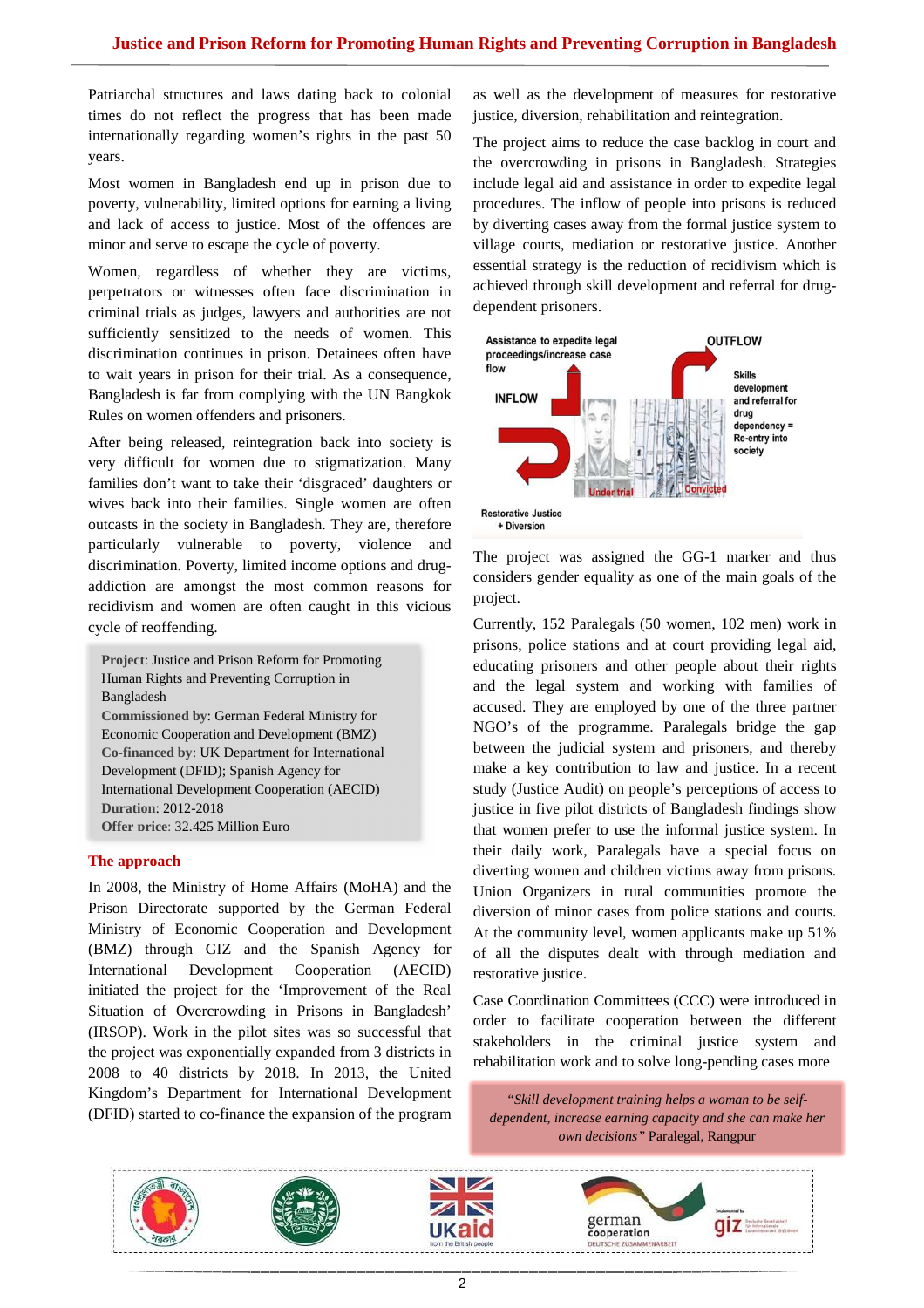Parts of an animation used for presenting the activities of the Paralegal Advisory Services







quickly. CCC's are essential for exploring local solutions to local problems related to the prison population and the case backlog. Paralegals attend the monthly CCC's and present cases. In the CCC's priority is given to cases of women and juveniles.

*"When I heard about Josna's story, I was really upset. I am happy that RDRS came to me for assistance and I will do everything in my power to assist her reintegration into society"*  Deputy Director of Social Services, Rangpur (at a CCC meeting)

The work of Paralegals and Case Coordination Committees is supported by means of 'diversion' measures, whereby less serious cases are identified and 'diverted' for alternative conflict resolution rehabilitation. Rehabilitation of serving or released prisoners through skills development training, counselling and drug treatment measures also contribute towards reducing the number of repeat offenders and, as a result, prison overcrowding.

The majority of prisoners were unskilled and poor before they came into prison, so after prison they are often stigmatized and are not able to find any sort of gainful employment. Rehabilitation of (ex-) prisoners is relatively new in Bangladesh. Since women have more difficulty facing society after being released, the project has taken a holistic approach to address poor women who are criminalized due to a set of vulnerability factors. The field staff regularly coordinates among themselves to effectively address issues of prevention, early intervention, diversion and rehabilitation.

Furthermore, the programme works with the Prison Directorate to deter recidivism. Rehabilitation Supervisors currently work in 7 districts and Counsellors in 4 districts. At the moment, 2 Counsellors are women. From January 2016 there will be Counsellors in every district and female Counsellors in every prison with a female section. They counsel prisoners on what they want to do after being released and then cooperate with the Prison Directorate and Rehabilitation Supervisors to organize appropriate skills development training.



*Paralegals working in prison Paralegals working in police station Paralegals talking to family members in the village* 

The skills development training is organized in cooperation with actors from the public and private sector. It is a major success of the programme to build a bridge between the private sector and people in need of employment. The type of skills development training offered depends on the interest of prisoners and the demand of the labour market. Women mostly opt for training in tailoring, embroidery, block batik and in becoming a beautician. The courses also include a part on how to be an entrepreneur.

Moreover, Rehabilitation Supervisors provide information on possible drug treatment options and facilitate contact with the relevant facilities for interested prisoners. Counsellors provide group counselling and life-skills training. In six sessions prisoners are motivated to lead a drug free and productive life. This counselling continues after release.

From 2016, special funds will be kept in the PNGO budgets to provide holistic support for rehabilitation and reintegration of women, juveniles and disabled persons.

*"It is a good initiative. The success of skills development training depends on the will of a person. Because it is not easy to create a working opportunity after getting release or bail, trainings show a path to prisoners. The society and community have a vital role to reintegrate them".*  Sr. Jail Super, Rangpur

### **Gender mainstreaming**

Gender mainstreaming is an integral part of all programme activities and its successful implementation is one of the main success factors for achieving gender equality in the justice system. Among others, the following gender mainstreaming initiatives are carried out.

The contracts of the partner NGO's cite that at least 30% of staff recruited for the project have to be women. Moreover, more than 30% of all Paralegals are women despite the fact that only 4% of the prison population are female.

Out of all staff recruited to work on rehabilitation inside prisons and restorative justice, mediation and diversion at